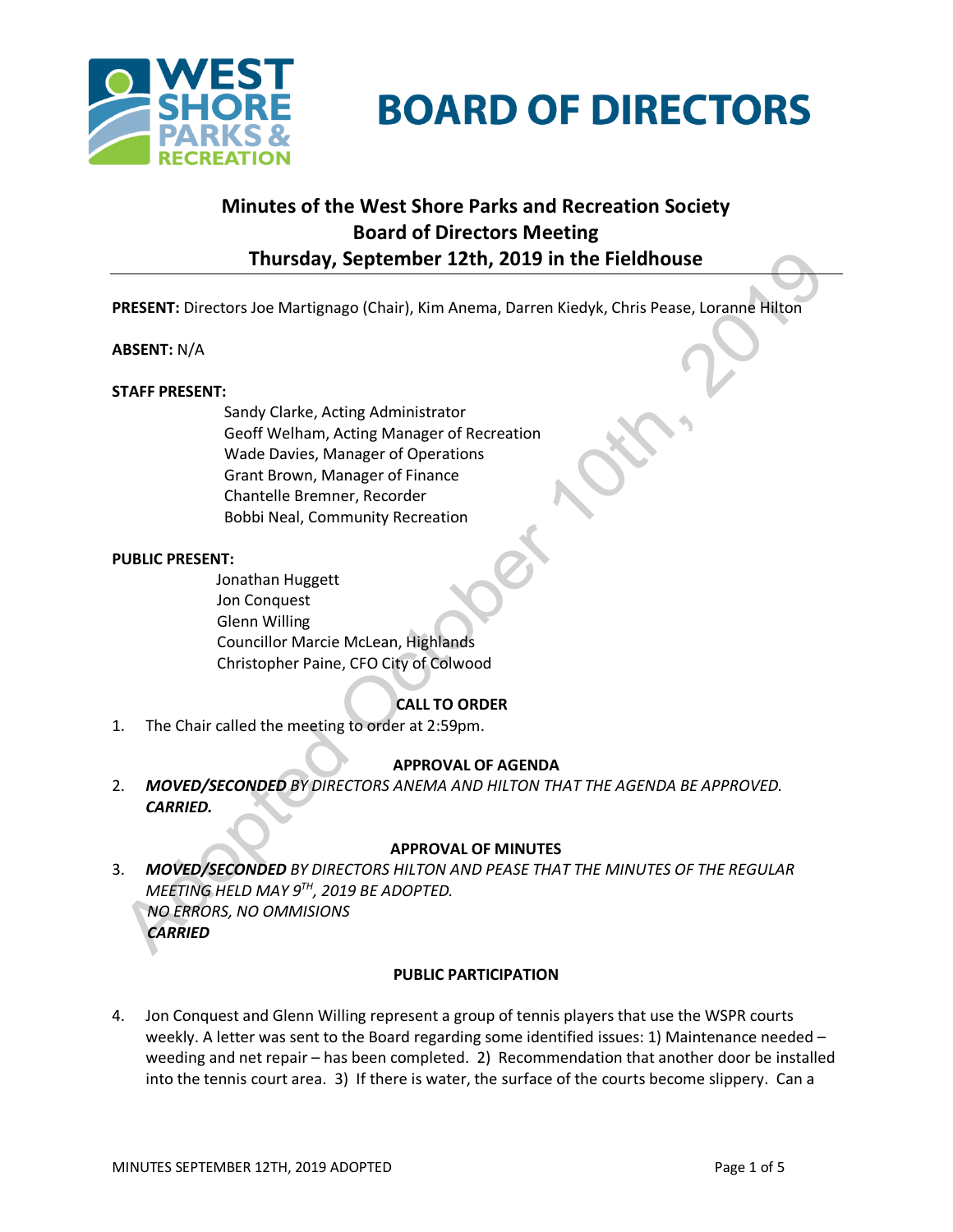sign be put at the entry doors that warn people that the surface can be slippery? They requested consideration that when the court is re-surfaced, could different materials be used.

Wade Davies, Manager of Operations commented that signs will be put up as discussed regarding slippery when wet. The surface is porous concrete and to change to plexipave costs \$70,000 and only works with sloped surfaces and our courts are flat. We will look into other solutions.

#### **CHAIRS REMARKS**

5. None

# **STANDING COMMITTEES**

# 6. a) **Finance Committee Update** *Grant Brown, Manager of Finance presented the 2019 Second Quarter Financial review*

Grant commented on the following:

- Adjusted net surplus/deficit should be for June, not March
- 2019 financial performance is on pace to meet the proposed 2019 budget expectations.
- Staff are in the process of putting together the draft 2020 budget.

Sandy Clarke, Acting Administrator stated that finance meetings in October and November will begin review of 2020 draft budget.

# *MOVED/SECONDED BY DIRECTORS ANEMA AND KIEDYK THAT THE REPORT BE RECEIVED FOR INFORMATION.*

*CARRIED*

#### b) **Policy Committee Update**

*Sandy Clarke, Acting Administrator presented the report on revisions to the In Camera Policy.*

The WSPR Board policy manual review determined the In Camera Policy needed updating.

Thank you to Director Anema for his work on updating the policy. The Board reviewed the draft policy and made several suggested amendments:

- 1) Remove numbers that reference statues from community charter
- 2) Remove the work "under" in (o)
- 3) Add "motions of closed meetings may be released from time to time as determined by the Board" at the end of the policy.

*MOVED/SECONDED BY DIRECTORS ANEMA AND HILTON THAT THE POLICY BE ADOPTED AS REVISED WITH RECOMMENDED AMENDMENTS. CARRIED*

#### c) **Skate Park Committee Update**

*Geoff Welham, Acting Manager of Recreation highlighted the following:*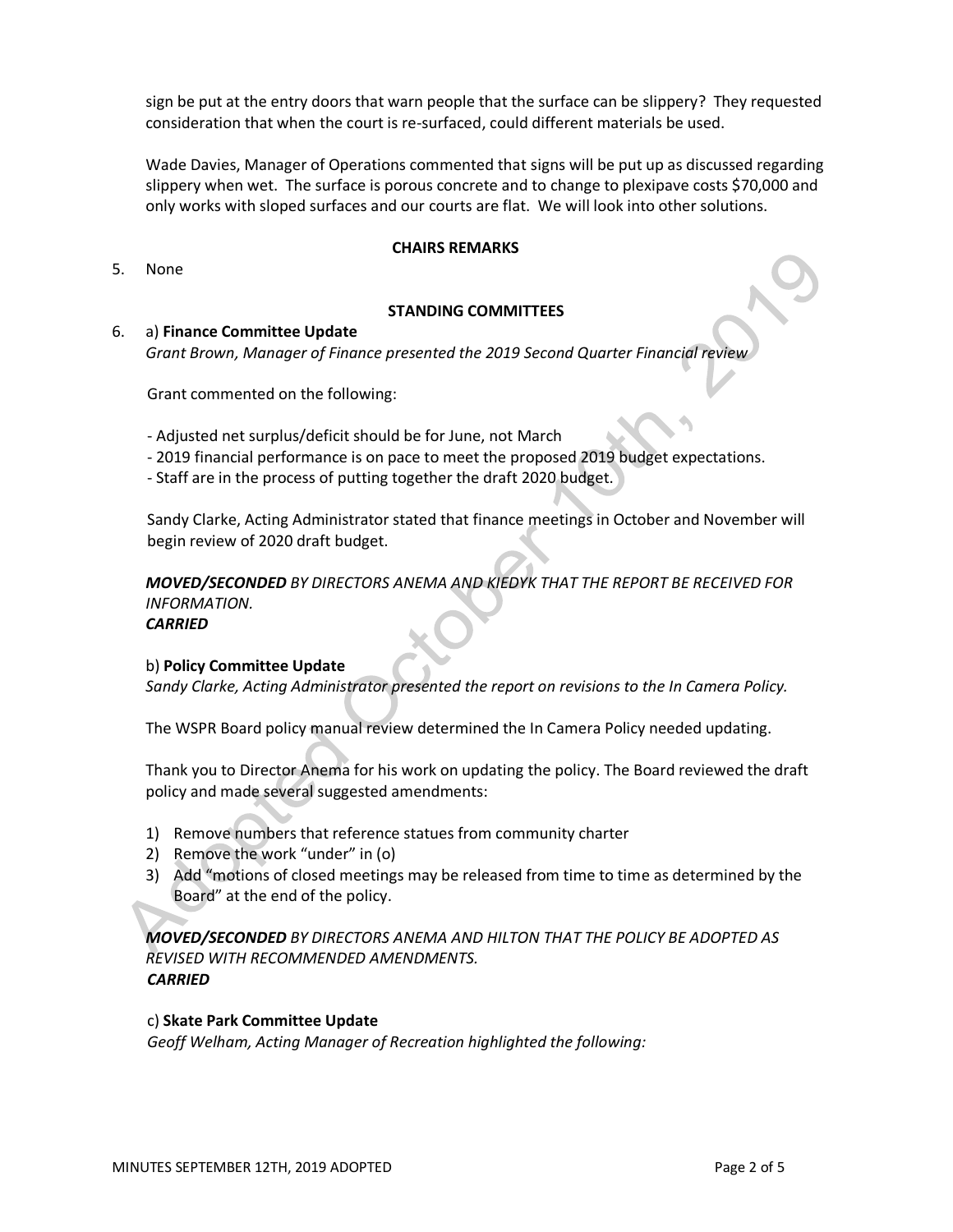*Some background on the skate park was provided. The Skate Park Coalition has generated some funds but is finding that some donors are looking for funds to be committed by municipalities or WSPR before they will donate. The coalition is asking for input from the board as to the next steps.* 

*There was discussion between the Board members regarding how we fund projects that are not budgeted for, and what percentage of funds should be generated by the Coalition. It was clear that a portion of the required funds would need to be generated by the Coalition for municipalities to support the project.* 

*MOVED/SECONDED BY DIRECTORS ANEMA AND KIEDYK TO APPROVE THE WESTSHORE SKATE PARK COALITION PROVIDE THE 5 MUNICIPAL COUNCILS WITH A PRESENTATION AND A BUDGET REQUEST FOR THE BUILDING OF THE WESTSHORE SKATE PARK AT WSPR. OPPOSED – BY DIRECTOR MARTIGNAGO CARRIED*

#### **OLD BUSINESS**

7. N/A

#### **NEW BUSINESS**

#### 8. **a) Dry Floor Staff Report**

*Sandy Clarke, Acting Administrator highlighted the following:*

Staff have actively been advertising and booking the new dry floor space. There are a number of user groups that are using the space, including new users such as roller skating and increased pickleball opportunities.

*MOVED/SECONDED BY DIRECTORS KIEDYK AND HILTON THAT THE REPORT BE RECEIVED FOR INFORMATION. CARRIED*

#### **FOR INFORMATION**

# 9. **a) Administrator's Report**

*Sandy Clarke, Acting Administrator highlighted the following:*

# **Administration/Human Resources**

The reorganization of the Human Resources department is now complete. The HR Manager position has been replaced by an HR Advisor position and a regular part time HR Assistant position. The Administrator will be responsible for attending GVRLA meetings and dealing with labour management issues. These changes were implemented on September 3, 2019.

A Request for Proposal for Insurance Services was posted to BidBC and closed on July 19th. We received 2 submissions and 1 late submission. AON Reed Stenhouse (AON) was selected as the successful proposal, due in part to their greater municipal experience, more thorough submission and positive past experience with WSPR. Currently WSPR uses AON for insurance services and has done so since 2002.

Staff are working with AON to draft a five-year agreement.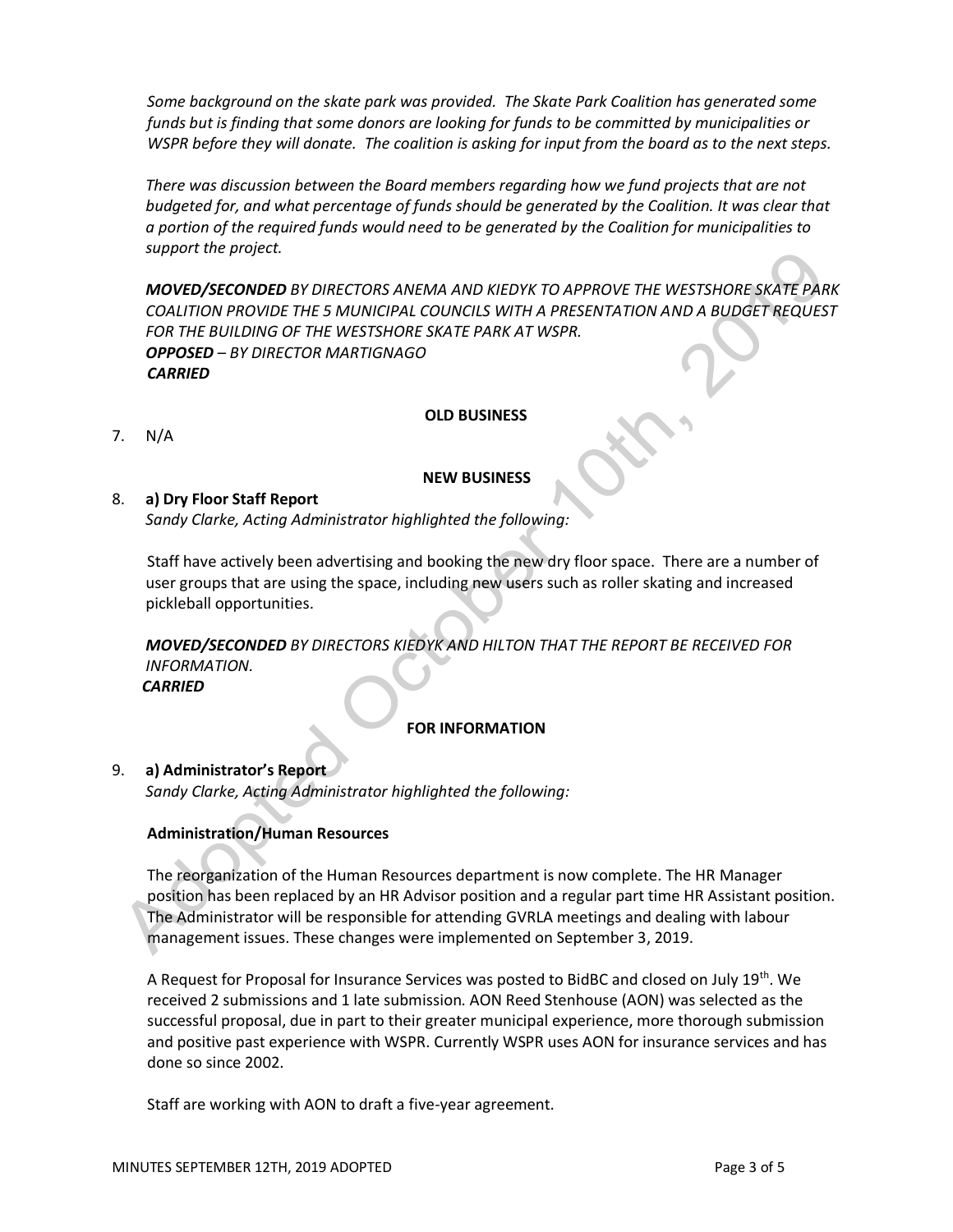WSPR is nominated in multiple categories in the Best of the West Shore Awards. Categories include Best Wellness/Health Practice, Best Golf Club, Best Place to Develop your Childs Potential and Best Place for Fitness. As a runner up in 2018 for Best Place for Fitness staff are actively promoting this nomination through our various marketing avenues.

# **Operations**

The Ministry of Children and Family Development has recently announced an increase in maximum funding available through the Childcare BC New Spaces grant from 1 million to 3 million dollars. Staff have worked with a mechanical engineer and architect to ensure proper funding is requested as part of the new childcare spaces grant to complete upgrades to the existing mechanical infrastructure including the plumbing, heating and cooling. The grant has been submitted with an expected announcement in October 2019. Work would then begin in 2020 with a completion estimated for early 2022.

Major capital work that was carried over from 2018 is well underway. The roof project over the JDF Arena is complete and the roof over the Library is near completion. The planned work during the annual pool closure is being finalized. The closure this year is extended to 6 weeks to allow time to replace the pool liner and the air handling unit above the pool.

# **Programs**

Summer 2019 saw 2393 summer camp registrations in over 75 different summer camps for children ages 2 -17, generating \$411,487 in gross revenue. The staff team facilitating these camps is made up of 40 camp leaders and 18 inclusion workers. WSPR also provided free, accessible summer camp programming in our Roving Play Parks program. This valuable community service was attended by 1071 children in 2019. The program runs 10 am – 3 pm daily at a different park each week.

This summer, Storywalks and Neighborhood Nights offered 7 weeks of free family activities at a variety of West Shore locations. WSPR also participated in several special events this summer, providing free staff-led activities. Events included The Emergency preparedness Fair, Mother's Day Picnic and National Indigenous People's day at Royal Roads University, Change Makers Feast at Bear Mountain, Canada Day Celebrations at Fort Rodd Hill and View Royal, Marine day at Witty's lagoon, Eats and beats at Esquimalt lagoon, Giant Water Gun Fun at Fort Rodd Hill, and the Highlands Fling.

Summer was a busy time in the pool. Weekday afternoon public swims regularly had 200 swimmers in attendance and was well used by WSPR and community summer camps. The Pool Safety Plan and procedures were updated to assist staff in effectively supervising these busier swims. Fall Swimming Lesson registration is strong, with full classes and growing waitlists. This is largely due to the 6 week pool shutdown reducing the number of lesson sets available for the season. Additional instructors will be hired to accommodate as many waitlisted families as possible.

The Golf course continues to see high usage in summer. 3368 rounds were played in July, including 429 rounds played the weekend that would have been closed for Rock the Shores.